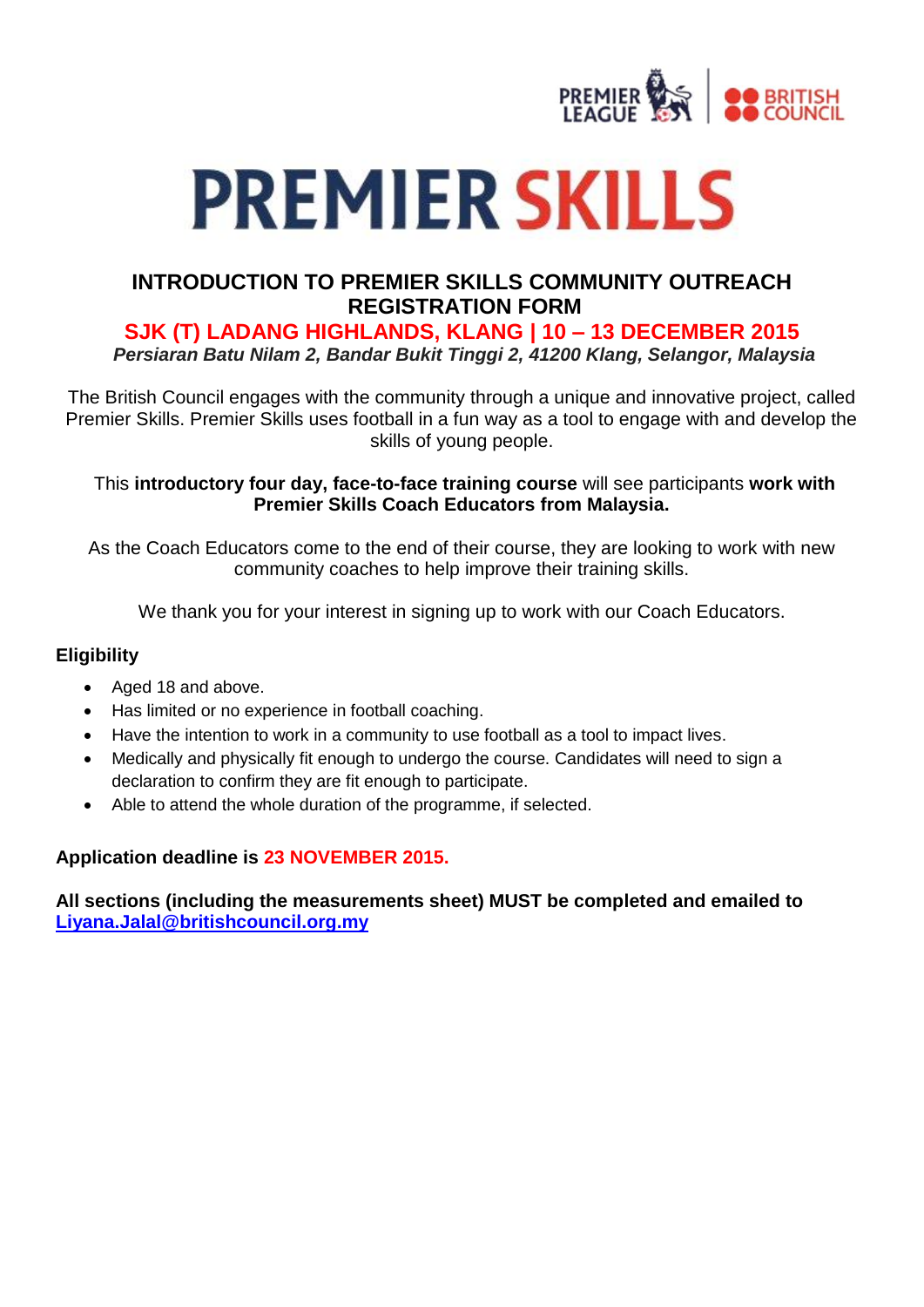

Please complete this form using block capitals

# **Section 1 – Candidate details**

| <b>First name</b> |  |
|-------------------|--|
| Last name         |  |
| Gender            |  |
| Date of birth     |  |

| <b>Correspondence Address</b> |  |
|-------------------------------|--|
|                               |  |
| <b>Phone (home)</b>           |  |
| <b>Phone (work)</b>           |  |
| <b>Mobile</b>                 |  |
| <b>Email</b>                  |  |

| <b>Current job title</b> |  |
|--------------------------|--|
| <b>Employer</b>          |  |
|                          |  |
| <b>Employer address</b>  |  |
|                          |  |

| Dietary requirements or food<br>allergies      |  |
|------------------------------------------------|--|
| <b>Disabilities or medical</b><br>requirements |  |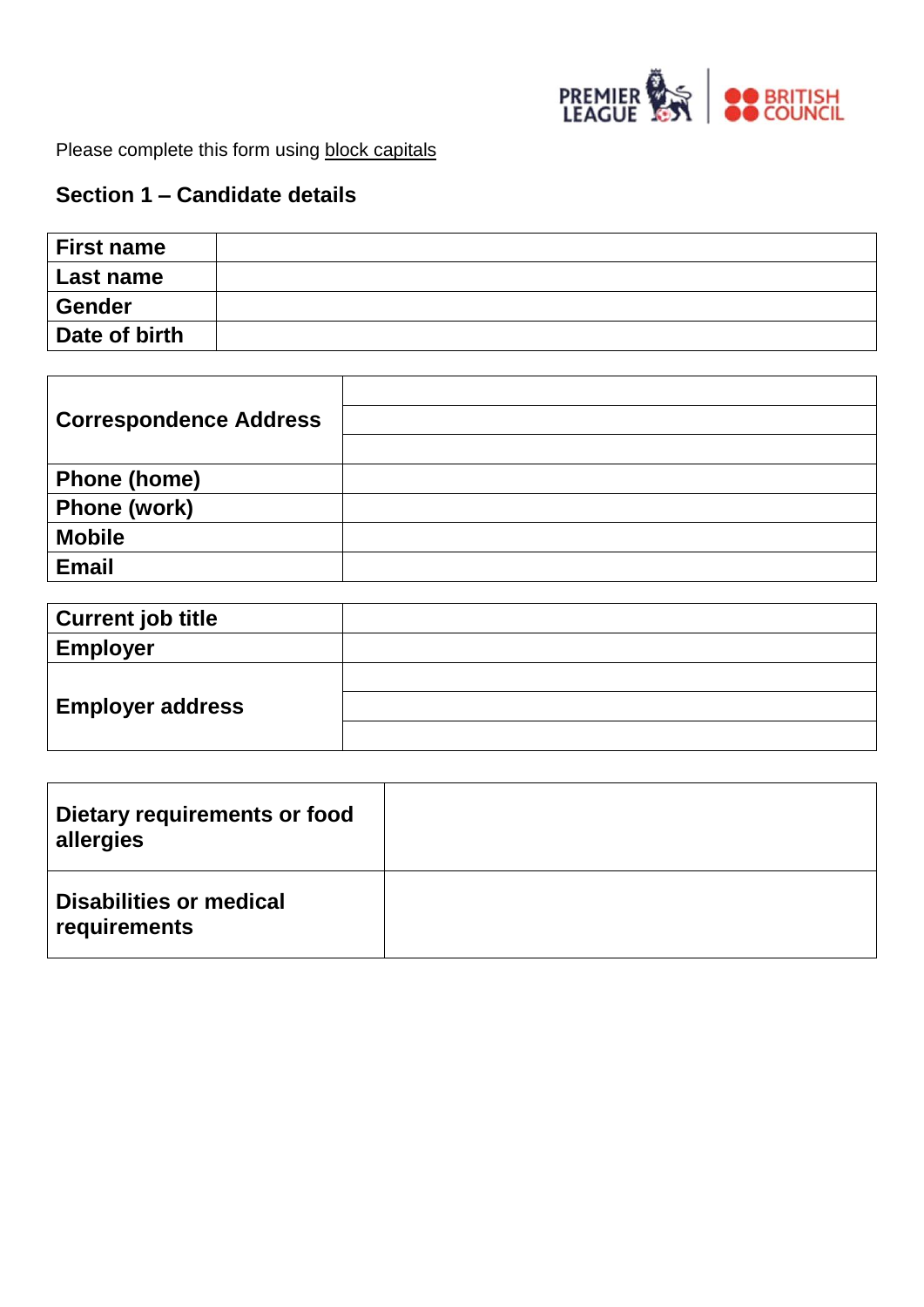

# **Section 2 – Participation in the course**

Please explain in no more than 100 words and provide examples in as much detail as possible:

**How do you think you will benefit from the Premier Skills course?**

**How you will use what you learn on the course to benefit the wider community?**

**What are your future coaching aims/goals?**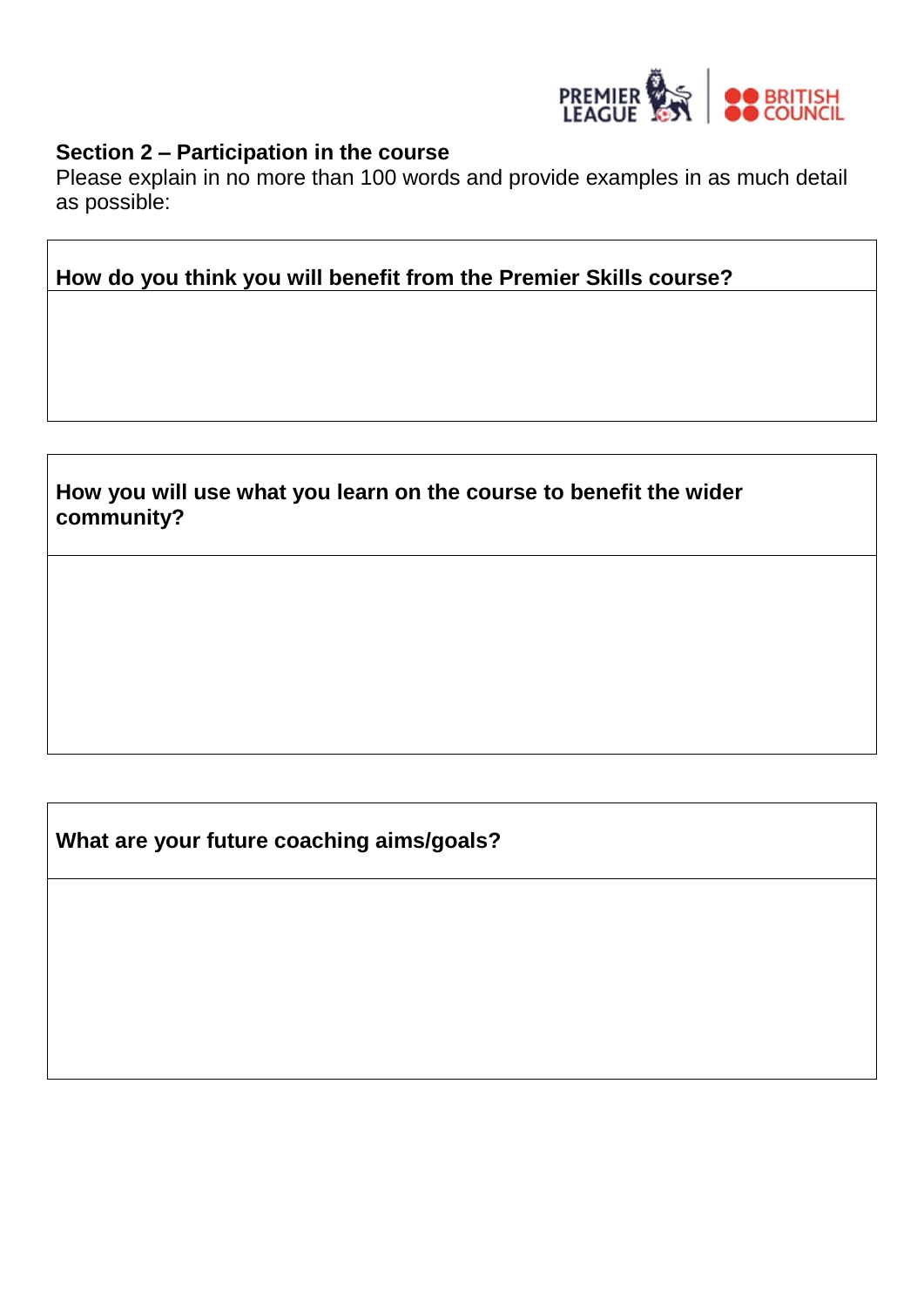

## **Section 3 – Candidate declaration**

I confirm that I am physically fit and able to participate fully in the course and that I will take reasonable care to avoid injury to myself and other participants.

……………………………………… **Signature Date:** 

I confirm that I know of no issue preventing me from working with children, and have never been subject to any police conviction or other disciplinary action relating to children.

…………………………………………

**Signature Date:** 

By submitting this form I agree to be photographed/filmed and for my photograph/film footage appearing on the British Council, Premier League and Premier Skills websites and on the project's related materials.

………………………………………… **Signature Date:**

I confirm that I will not hold the British Council, the Premier League, and its officials, employees and agents for loss of life or property, damages, accidents or injuries to players, officials and spectators during the coaching clinic.

………………………………………… **Signature Date:** 

Data Protection 1998 Notice: The British Council will use the information you have given on this form together with other information provided on feedback questionnaires to administer and evaluate the success of Premier Skills. Your information will be shared with individuals administering Premier Skills. Where you have provided information relating to any special needs we will only use this to ensure the equality of services provided and your safety. By submitting this form you consent to our processing sensitive personal data about you where this is necessary, for the purpose above.

**All sections (including the measurements sheet) MUST be completed and emailed to [Liyana.Jalal@britishcouncil.org.my](mailto:Liyana.Jalal@britishcouncil.org.my)**